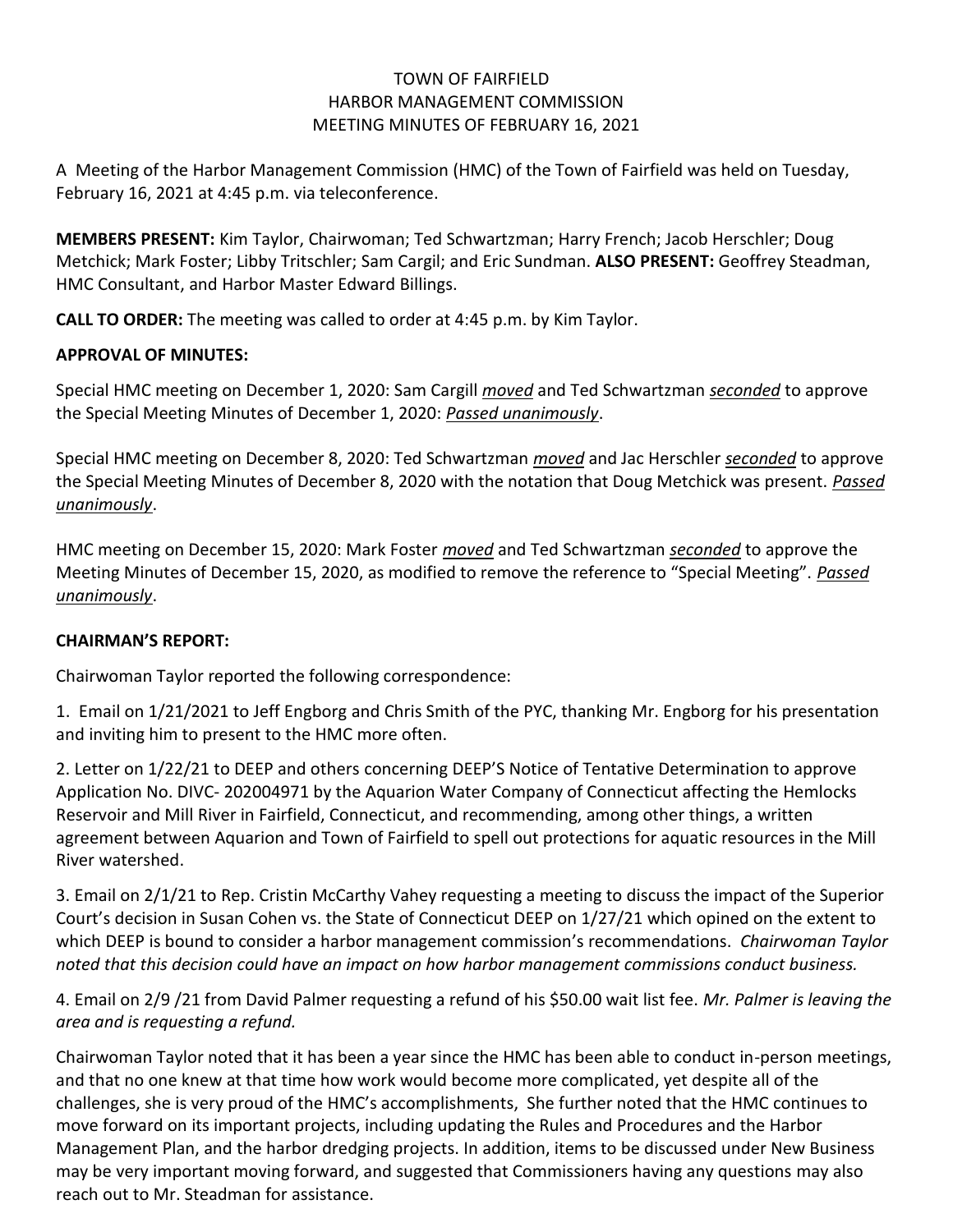Harbor Management Commission **February 16, 2021** Page two

**HARBOR MASTER'S REPORT:** Harbor Master Billings reported that the Harbor Master's activities are proceeding well. The Mooring permit stickers have been printed and were picked up today. Mr. Palmer will provide a clearer copy of his documentation so that the Harbor Master can properly review the request for reimbursement of the wait list fee. Harbor Master Billings thanked everyone, especially the PYC, for the donation of the vessel to be used by the Harbor Master and proposed a "not to exceed figure" up to \$7,500.00 to bring the boat up to HMC standards, including the trailer. Harbor Master Billings anticipates that subsequent to that anticipated work on the vessel, future maintenance costs are estimated to be 2k per year. Following discussion, Ted Schwartzman *moved* and Harry French *seconded* to approve expenses up to \$7,500.00 to equip/repurpose the donated vessel by the PYC to the HMC, together with a one-time contingency maintenance expense up to \$2,500.00, with the funds to be expended from the Southport Harbor account, and expenditures to be preapproved by the HMC Chair. *Motion passed unanimously*.

### **APPLICATIONS:** No new applications.

### **OLD BUSINESS:**

- 1. Lower Wharf Project: Mr. Steadman: Mr. Steadman reported that he continues to be in communication with Mr. Sternberg at RACE Coastal Engineering and Town Engineer Bill Hurley concerning the requirements for a new permit. Apparently there are some new Army Corps of Engineers' requirements that may affect the permit process, including new sediment testing standards; Mr. Steadman has asked RACE to provide a cost proposal for this project. It will be necessary to review this matter next month in terms of costs and feasibility. Chairwoman Taylor welcomed HMC input. Commissioner French stated that there is no choice but to move forward with this project. Following discussion, it was the consensus that Mr. Steadman will continue to communicate with Mr. Sternberg and RACE to advance this project.
- 2. Sand Management Project: Mr. Steadman and Mr. Foster: Mr. Steadman reported that communication with the ACOE is ongoing and that the on-site meeting with the ACOE and DEEP hopefully will take place in March.

Mark Foster left the meeting at this time (5:38 p.m.).

- 3. Mooring Committee: Commissioner Herschler reported that the waitlist is up from 70 to 77.
- 4. Harbor Management Plan Update: Chairwoman Taylor reported that the Questionnaire was well received, with a total of 371 responses from a diverse group of harbor users who enjoy the harbor in a number of different ways. Results are being compiled for presentation. The Plan Update Committee and Mr. Steadman were commended for their work on this.
- 5. Proposed Changes to Rules and Procedures: Mr. Herschler: Commissioner Herschler noted that he has not received any questions from Commissioners on this matter since the December meeting. Chairwoman Taylor encouraged any Commissioners to raise any questions that they may have so that the proposed changes can be moved forward.